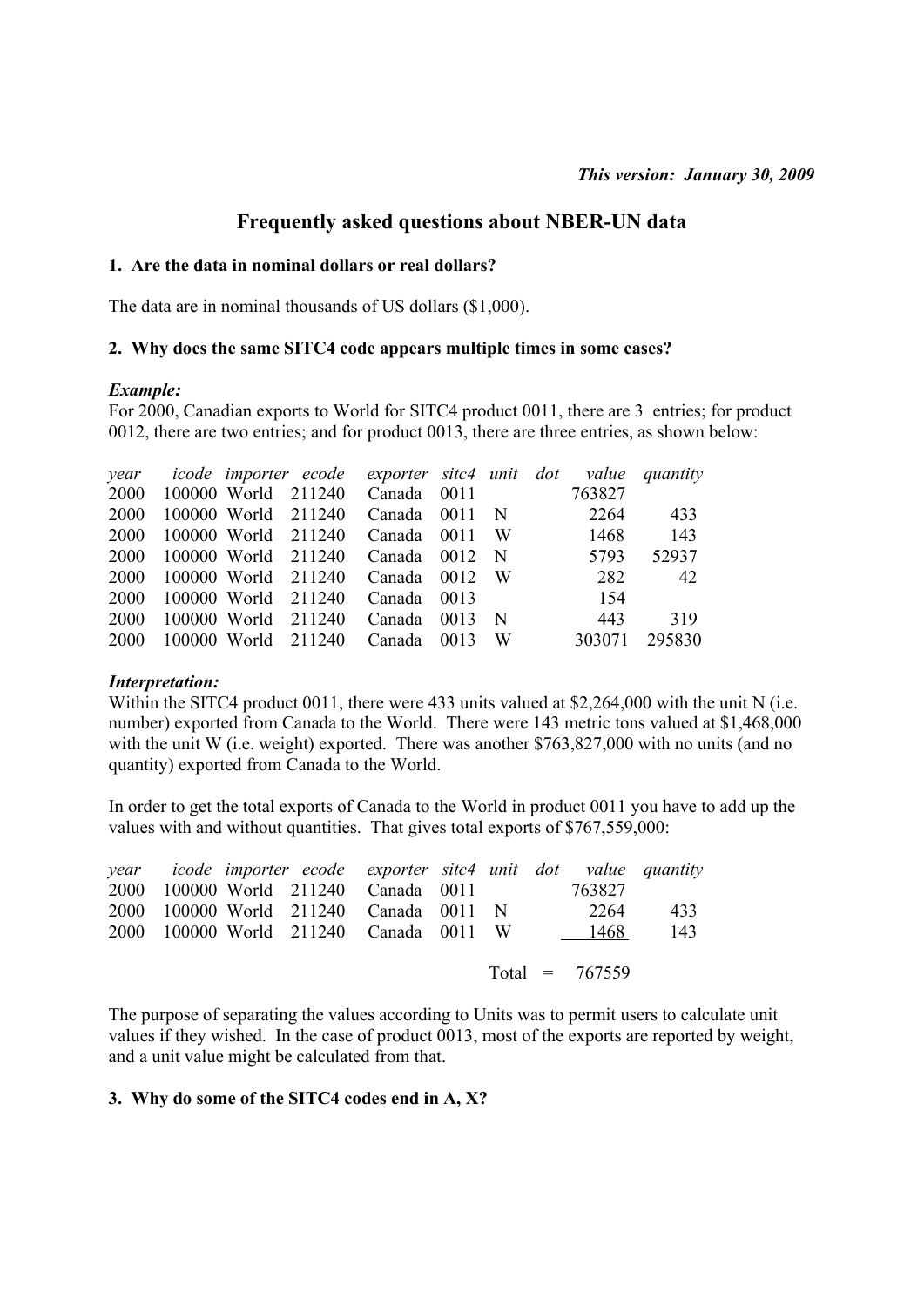4-digit SITC codes ending in A, such as 001A, is an "aggregate" of all the 4-digit SITC codes within that 3-digit code, i.e. within 001. 4-digit SITC codes ending in X, such as 001X, represents "extra" trade of some 4-digit SITC codes within that 3-digit code, i.e. within 001. So when SITC 001A is used for the bilateral trade between one country and another, then you should not see any other 4-digit codes within SITC 001; but when SITC 001X is used for the bilateral trade between one country and another, then there might be additional trade within codes such as 0011, 0012, 0013, etc. See section 4 (pp. 9-10) of the documentation (NBER working paper #11040, referenced below).

## **4. Why do some of the SITC4 codes end in zero?**

4-digit SITC codes ending in zero were introduced into the data because we substituted the U.S. values of exports and imports in place of the UN values, whenever the U.S. was a partner. In the U.S. values, an SITC Rev. 2 code ending in zero has the same meaning as a code ending in A or X; that is, it represents trade within that 3-digit code that could not be accurately assigned to a 4 digit code. For example, trade within SITC 0220 really means trade within one of the SITC industries 0222, 0223, or 0224.

## **5. What does DOT mean?**

It means Direction of Trade, 1=Data is from importer, 2=Data is from exporter. This variable keeps track of whether the importer or exporter reported the trade flow. Note that the Direction of Trade (DOT) variable is missing for exports to the World or imports from the World. That variable only appears in bilateral (country to country) trade flows.

## **6. Are the data CIF (cost, insurance, freight) or FOB (free on board)?**

The data reported by the importer (DOT=1) is CIF, whereas the data reported by the exporter (DOT=2) is FOB. As explained in the documentation, we give primacy to the importers' reports, whenever they are available, assuming that these are more accurate than reports by the exporter.

## **7. Where are the Units reported?**

See the NBER working paper #11040, p. 48: **Quantity Unit Codes** (Blank indicates quantity unavailable or less than one-half a unit)

| Energy (1,000 kilowatt hours) |
|-------------------------------|
| Length $(1,000$ meters)       |
| Pairs (number of pairs)       |
| Weight (metric tons)          |
|                               |

**8. The text of the working paper accompanying the NBER data set states that the data were mainly compiled on the basis of trade flows at the 4-digit SITC Rev.2 level, in excess of \$100,000 per year. Why do I find some individual bilateral trade flows at the 4-digit level, which are as low as \$1,000 per year in the data set?**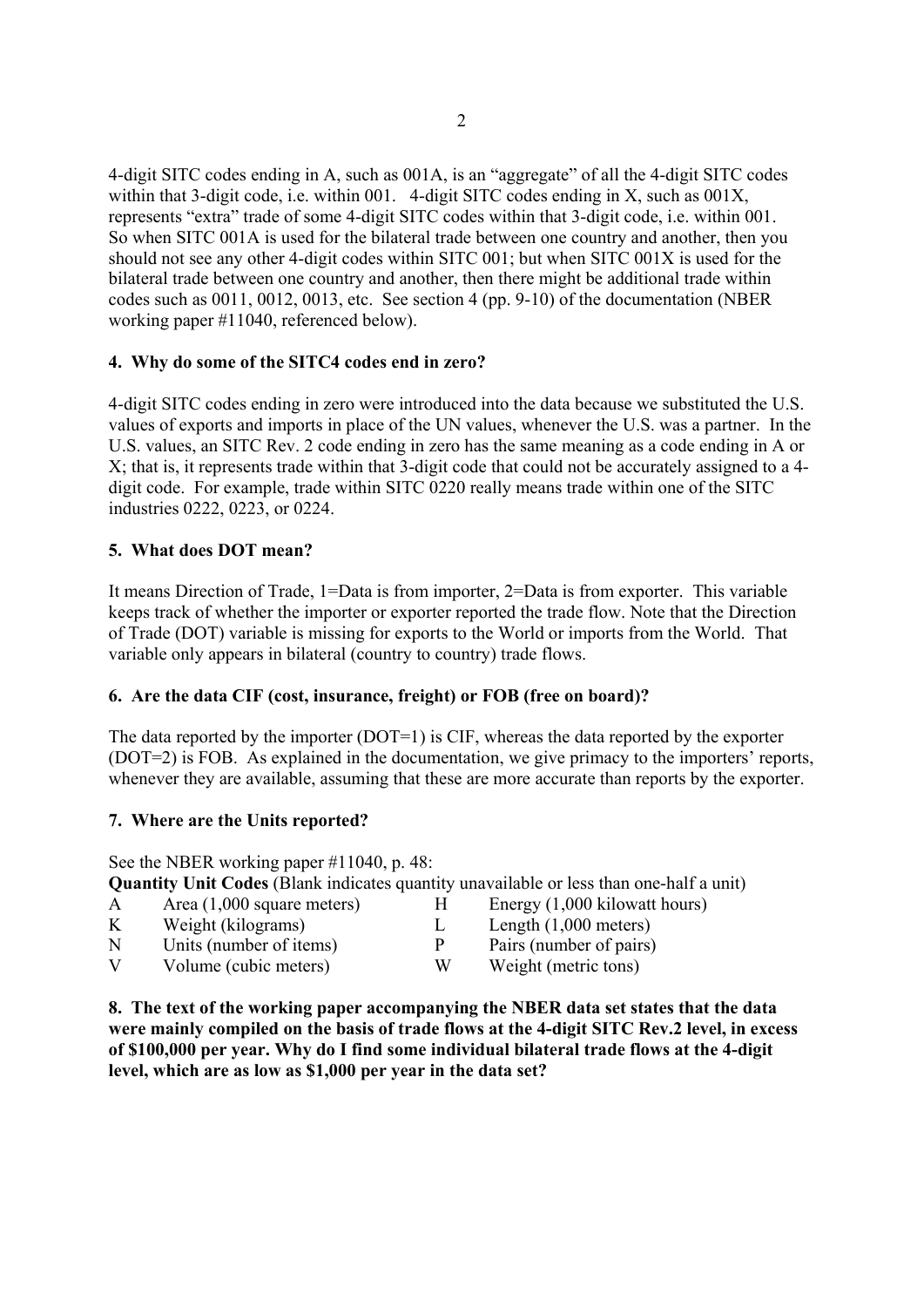The data that purchased from the United Nations for 1984-2000 only had values in excess of 100,000, for each bilateral flow. But because we revised these data, as described in the NBER working paper, then in a number of cases we introduced smaller-valued trade flows into the dataset. Those smaller value will be clustered on certain countries (i.e. those where we revised the data) or clustered on SITC codes ending in X (which we introduced into the dataset). That explains why we ended up with some values less than \$100,000 even though we did not purchase these records from the UN originally. (The situation before 1984 is different, and there should be more small-valued observations there). In 2000, for example, a quick count shows that there are 7,443 observations with the value < \$100,000, out of about 733,000 observations in total. So there are only about 1% of the observations with value  $\leq$  \$100,000. A substantial fraction of these have SITC ending in X.

## **9. Why does a country sometimes import from itself, or export to itself?**

This occurs because the United Nations keeps track of countries that are smaller than those reported in the NBER-UN dataset, where we have aggregated as described in Appendix A. For example, Puerto Rico and the U.S. Virgin Islands are aggregated within the United States, so the U.S. will shows trade with itself when the mainland trades with those islands. Another example is Italy, which includes San Marino and the Holy See (Vatican).

## **10. How are the World totals calculated?**

The World totals are calculated by summing over all values in the dataset. For example, consider Canadian exports to the World within SITC product 0011:

|  |  | year icode importer ecode exporter sitc4 unit dot value quantity |  |        |     |
|--|--|------------------------------------------------------------------|--|--------|-----|
|  |  | 2000 100000 World 211240 Canada 0011                             |  | 763827 |     |
|  |  | 2000 100000 World 211240 Canada 0011 N                           |  | 2264   | 433 |
|  |  | 2000 100000 World 211240 Canada 0011 W                           |  | 1468   | 143 |

The first value of \$763,827,000 represents Canadian exports to all countries for which we have a value in the dataset, for SITC product 0011 and no Units. The second value of \$2,264,000 represents Canadian exports to all countries for which we have a value in the dataset, for SITC product 0011 and the Unit N (i.e. number).

## **11. If I add up all the values in the dataset, will I get total world trade?**

*No!* If you add up all the values in the dataset you will get *twice* the value of world trade, because the World values are included. If you add up all the values *not including* cases where World appears as a partner, then you will get the total value of world trade. Similarly, if you add up all the cases where World appears as a partner, then you will get the same value of world trade. However, this value for total world trade is only our estimate, obtained by using the reported import data whenever possible, and otherwise using the reported export data. Because the import reports and the export reports differ, there is no unique value for world trade.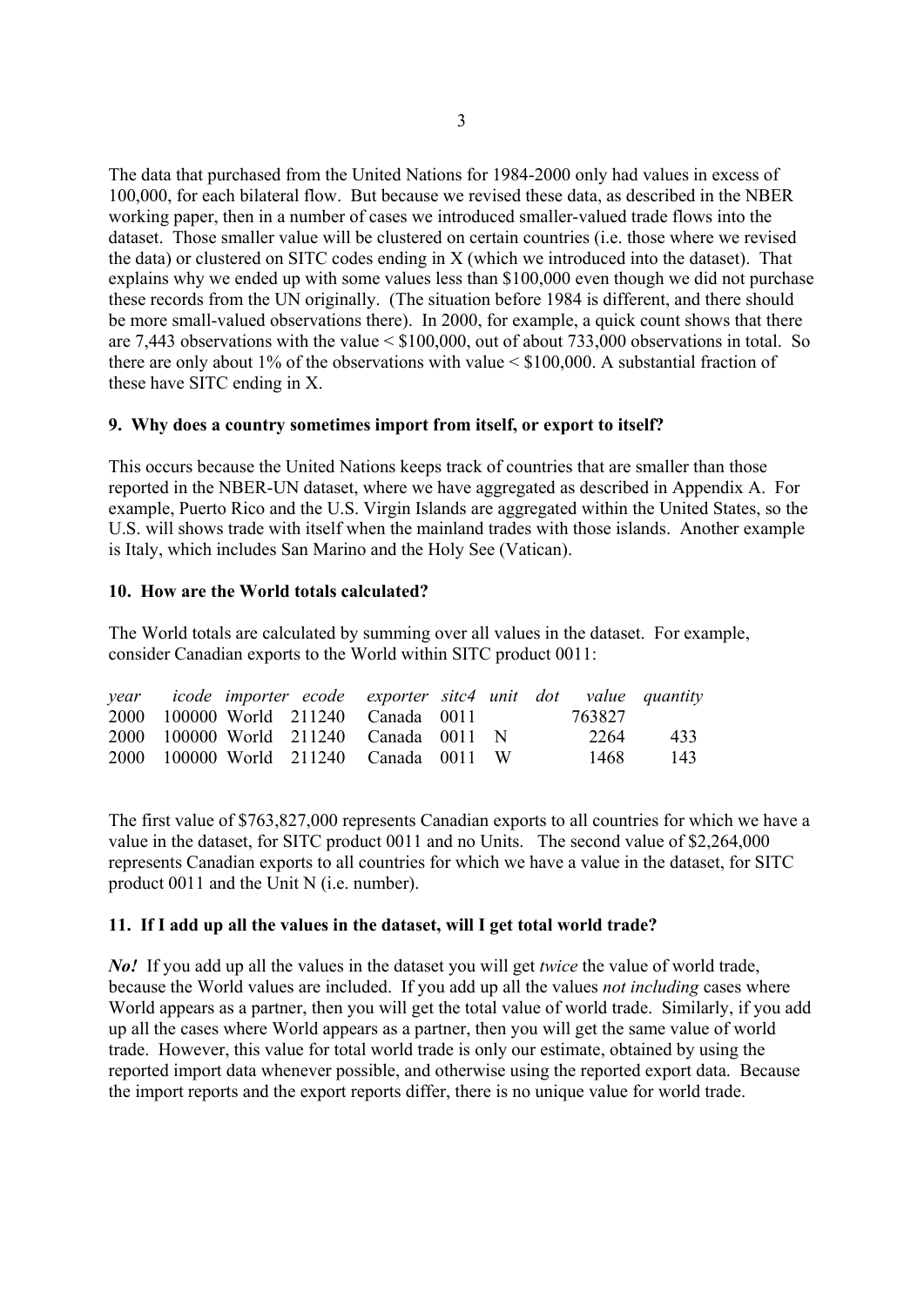## **12. A complicated question about A and X codes:**

I have a question about the SITC categories. In section 4 of the working paper, "Adjusting the UN Data at Differing Levels of Aggregation: A and X codes for 1984-2000," it says that:

"The second set of codes deals with the case in which there are no imports or exports reported at the disaggregate SITC level, but there is such a value at the higher aggregate SITC level. As an example, suppose the value of imports is reported as \$200 million for SITC 444, but there are no corresponding four-digit SITC with leading numbers of 444. To deal with such a case, an additional SITC is created which combines the beginning of the 3-digit SITC with an ending of A (444A) and is given a value equal to the value of import at the 3-digit SITC level (\$200). This residual category represents *aggregate* imports or exports in SITC 444."

But as I checked the data, say U.S. exports to the World, I get the following for SITC 014:

|             | year icode importer ecode exporter sitc4 unit dot |        |                 |   |        | value quantity |
|-------------|---------------------------------------------------|--------|-----------------|---|--------|----------------|
| 1995 100000 | World                                             | 218400 | <b>USA</b> 0141 |   | 184    |                |
| 1995 100000 | World                                             | 218400 | <b>USA</b> 0141 | W | 7062   | 1835           |
| 1995 100000 | World                                             | 218400 | USA 0142        |   | 2169   |                |
| 1995 100000 | World                                             | 218400 | USA 0142        | W | 102385 | 35455          |
| 1995 100000 | World                                             | 218400 | <b>USA 0149</b> |   | 11712  |                |
| 1995 100000 | World                                             | 218400 | <b>USA 0149</b> | W | 363491 | 136861         |
| 1995 100000 | World                                             | 218400 | <b>USA 014A</b> |   | 234    |                |
| 1995 100000 | World                                             | 218400 | $USA$ 014 $X$   |   | 41     |                |
|             |                                                   |        |                 |   |        |                |

Total =  $487278$ 

The second-last row has SITC4 014A but that value isn't the aggregate of the rest of the 0141, 0142, etc; also, given the existence of 0141, 0142, etc, there shouldn't be a 014A according to the documentation. Why do the 014A and 014X codes appear, and what do they mean?

## *Answer:*

The category 014A will be the aggregate for *some* trade partner of the U.S., when the underlying 4-digit data were not available for that partner. But when adding up to World exports, then 014A becomes just an extra category of exports, similar to 014X, and is not the aggregate of anything shown here. Total U.S. exports to the World within 014 for 1995 would be obtained by adding up over all the lines that you show, obtaining \$487,278,000.

# **13. An issue concerning African countries in early years, from Johannes Moenius**

<Johannes\_Moenius@redlands.edu>

While working on the UN-NBER data, I noticed some more irregularities / inconsistencies of the data with the documentation. I describe below how I think it should be dealt with

## *The codes:*